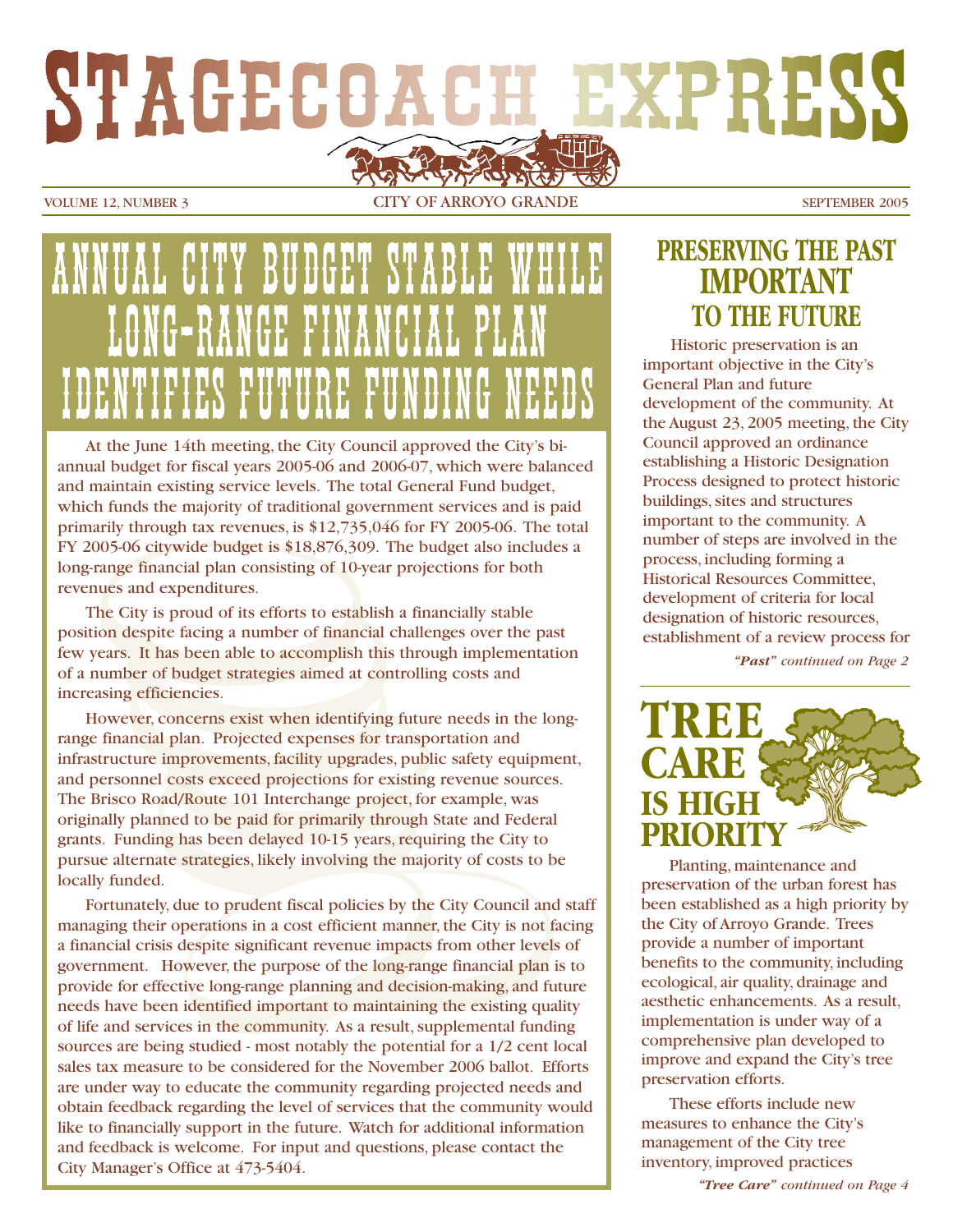# PAGE 2 STAGECOACH EXPRESS

# **WATER RATES CHANGED TO ENCOURAGE CONSERVATION**

The City recently approved a change in its water rate structure to reward residents who have been successful in their conservation efforts. The new conservation rate consists of four tiered inclining blocks for single family and multifamily residential customers. The majority of customers will experience a reduction in their rates as a result of the change.

Modifications to the City's utility billing computer software are necessary to implement the new rates. Therefore, they are not projected to take effect until March 2006. This provides plenty of time for residents to institute conservation measures in order to benefit from the changes. To assist, the City is continuing its retrofit program, which provides single-family residences built prior to 1985 with new low-flow water fixtures at no cost to the property owner. For information on the Water Conservation Program, please call the Public Works Department at

#### *"Past" continued from Page 1*

designating historic resources for listing on a local register, expansion and update of the 1991 Historic Resource Survey, and creation of incentives for historic preservation, restoration and reuse. For information on the process or how to become involved, please contact the Community Development Department at 473-5420.

# CITY EFFORTS HOPE TO GIVE BOOST TO TOURISM



Tourism is one of the leading industries in San Luis Obispo County, yet Arroyo Grande has not been receiving the same benefits that other jurisdictions in the county have from this important sector of the economy. Hotels and motels create jobs, generate revenues through the transient occupancy tax, and provide support for other businesses in the community.

As a result, promotion of tourism is a key objective in the City's Economic Development General Plan Element. To help implement this objective, the City recently adopted a hotel attraction economic development strategy, which consists of specific properties identified as appropriate for hotel development. The plan does not provide preapproval for projects, but does enable the City to market sites to potential hotel developers.

The efforts are beginning to show results with the recent approval of the first hotel to be built in Arroyo Grande for several years. At the July 26, 2005 meeting, the City Council approved a proposed Hampton Inn and Suites on vacant property at the corner of West Branch Street and Camino Mercado. The project will consist of a threestory hotel with 103 rooms, conference facilities and adjacent restaurant. The project design will enable five of the existing oak trees on the site to be preserved, and four others will be transplanted. An office project had previously been approved at the location, but the City and property owner worked cooperatively on the alternate proposal, which resulted in both a project with increased benefits to the community and improved economic feasibility for the developer.

Concurrently, the City continues to support and work with the San Luis Obispo Visitors and Conference Bureau,Arroyo Grande Chamber of Commerce and Village Improvement Association on tourism marketing efforts. For more information, please contact the Community Development Department at 473-5420.

## 473-5460. **FORMULA BUSINESSES RESTRICTED IN THE VILLAGE**

At their August 23, 2005 meeting, the City Council approved new regulations restricting what are referred to as "formula businesses" in the Historic Village.The objective of the new ordinance is designed to preserve the character of the Village. It applies to retail and restaurant establishments with six or more locations with the same name that are either fast food restaurants or have standardized exterior design or architecture, décor, or similar features. In other words,"chain" stores are generally prohibited unless they customize their features to be unique and consistent with the Village character and design guidelines. It does not prohibit existing businesses from opening additional stores since they would be "grandfathered" in under the ordinance. For questions regarding the regulations, please contact the Community Development Department at 473-5420.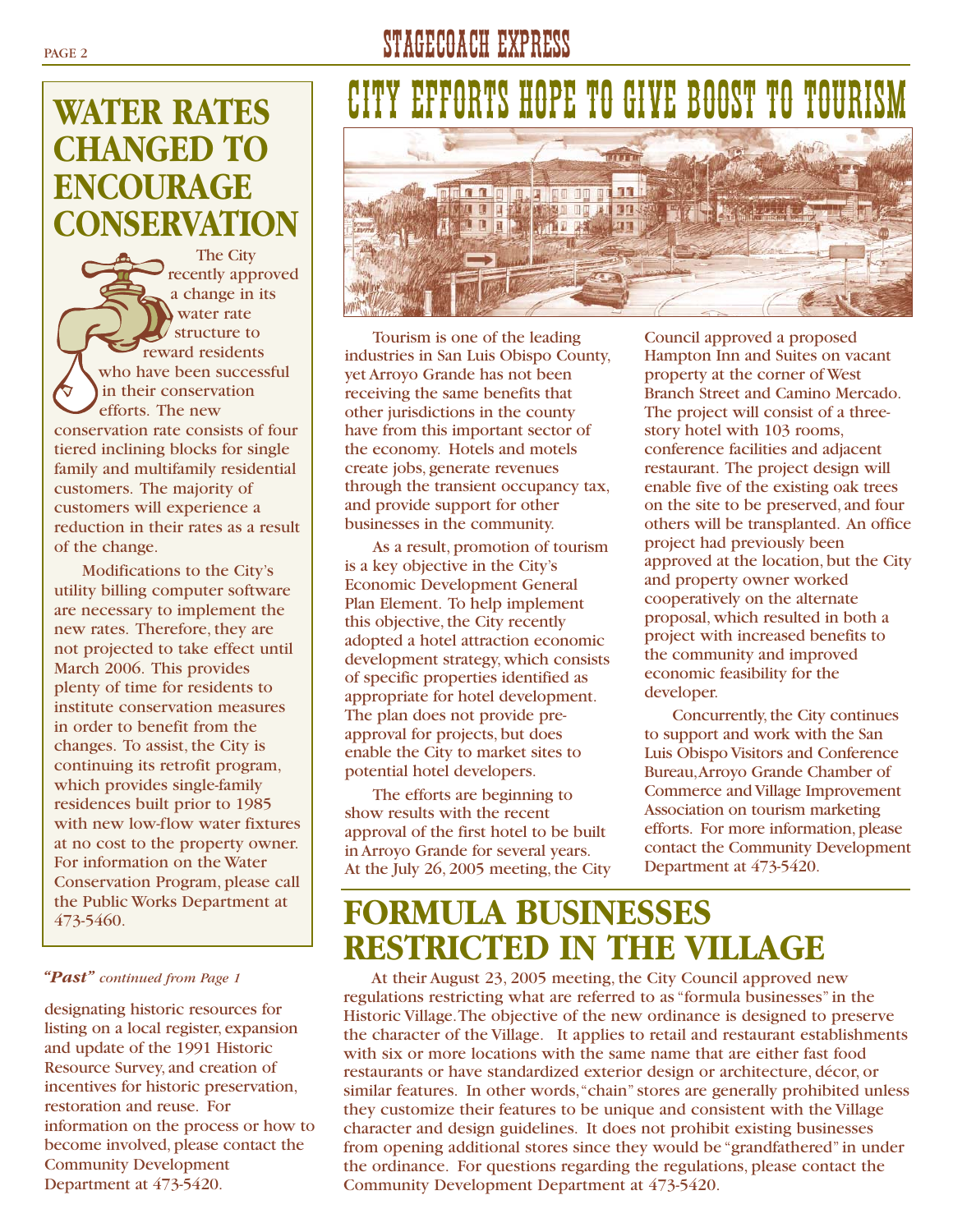# STAGECOACH EXPRESS PAGE 3

# 68TH ANNUAL ARROYO GRANDE VALLEY HARVEST FESTIVAL

The 68th Annual Arroyo Grande Valley Harvest Festival will take place in the Village on September 23rd and 24th. The theme this year is "Back to Our Roots". The festival is a cherished celebration of the community's heritage and history. Coordinated by the Harvest Festival Committee, the City is a co-sponsor of the event by providing facilities and public safety staffing. Friday evening kicks off at 4:00 p.m. with

the fish fry, booths and entertainment. Saturday begins at 10:00 a.m. with the parade, followed by booths, contests, games, music, bounce house, kids' train ride, hay ride, the big ditch derby and more! Get started early to join in the contests, which include biggest pumpkin and zucchini, bread baking, chili cook-off, salsa, vegetable decorating, business decorating, Big Ditch Derby, kids' coloring contest, and skateboarding. There will be activities for all ages so come join in the fun. For information on

how to enter these activities or other questions, please call 489-1488 or visit www.agharvestfestival.com.

### **HALLOWEEN CARNIVAL AND HAUNTED MAZE**

The Arroyo Grande Parks, Recreation and Facilities Department will hold its annual Halloween Carnival



and Haunted Maze on Saturday, October 29th. Children of all ages and adults are invited to enjoy carnival games for candy and toy prizes, cookie decorating, hot dogs and hamburgers, the haunted maze, a pumpkin decorating contest, and a costume contest. Bring your decorated pumpkins from home for the pumpkindecorating contest. The event will be held from 4:30 p.m. to 7:30 p.m. at the Nelson Green on the corner of Nelson and Short streets. The cost is \$2.25 per child and \$1.00 per adult at the door. If you buy tickets before October 28th, 2005, the cost is \$1.75 per child. For more information, please call the Arroyo Grande Parks, Recreation and Facilities Department at 473-5476.

### **AGPD CITIZENS ACADEMY**

**Back to Our** Roots

The Arroyo Grande Police Department will host its Fall Citizens Academy beginning in September. The academy experience promises to give participants an exciting "hands-on" behind the scene look at the field of law enforcement. Classes will be held at the Arroyo Grande Police Department, located at 200 N. Halcyon,Arroyo Grande. This program will meet one evening each week (on either a Tuesday or Thursday) for 8 weeks and is tentatively planned to start the week of September 19th.

The purpose of the academy is to promote Community Oriented Policing through the exchange of information between citizens and law enforcement officials. Along the way, participants will experience what it is *"Citizens" continued on Page 4*

## **PLANNING COMMISSION MEETINGS NOW ON THE AIR**

Beginning on September 6, 2005, the City has expanded its cablecasting schedule to add Planning Commission meetings, along with City Council meetings. The Planning Commission meets on the first and third Tuesdays at 6:00 p.m. and meetings are broadcast live on Channel 20. City Council meetings continue to be cablecast live the second and fourth Tuesdays of the month at 7:00 p.m. Meetings are then rebroadcast beginning the day after meetings according to the following schedule:

#### **REBROADCAST SCHEDULE CITY COUNCIL**

2nd and 4th week of month; daily at 1:00 a.m., 9:00 a.m. and 6:00 p.m. 1st and 3rd week of month;

Thursday and Sunday after the Planning Commission meeting

#### **PLANNING COMMISSION**

1st and 3rd week of month; daily at 1:00 a.m., 9:00 a.m. and 6:00 p.m. 2nd and 4th week of month; Thursday and Sunday after the City Council meeting